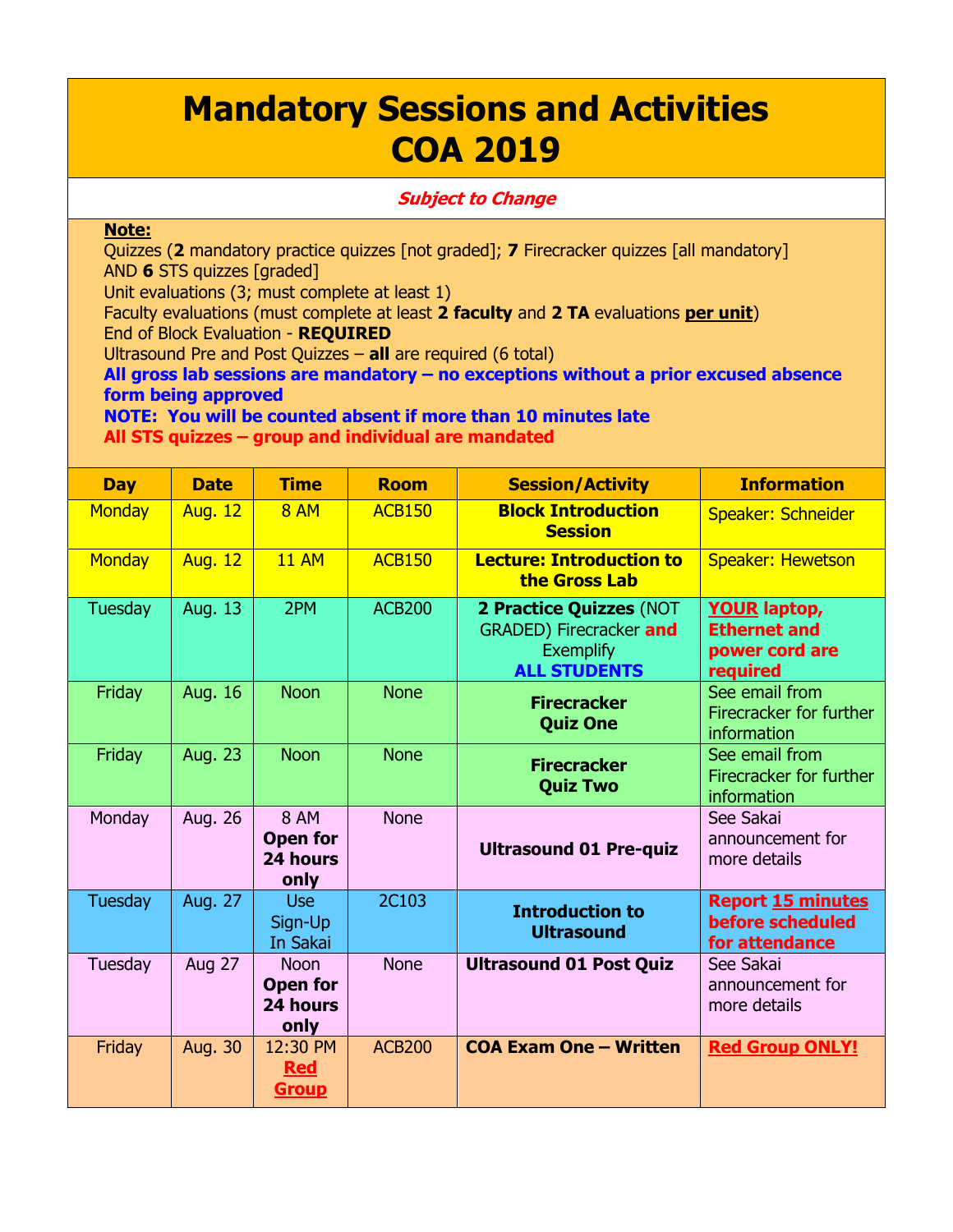| Friday                       | Aug. 30        | 12:30 PM<br><b>Black</b><br><b>Group</b>                      | <b>Gross Lab</b> | <b>COA Exam One - Practical</b>                               | <b>Black Group ONLY!</b>                                                                     |
|------------------------------|----------------|---------------------------------------------------------------|------------------|---------------------------------------------------------------|----------------------------------------------------------------------------------------------|
| Friday                       | Aug. 30        | $~\sim$ 3 PM<br><b>Red</b><br><b>Group</b>                    | <b>Gross Lab</b> | <b>COA Exam One - Practical</b>                               | <b>Red Group ONLY!</b>                                                                       |
| Friday                       | <b>Aug. 30</b> | $~\sim$ 3 PM<br><b>Black</b><br><b>Group</b>                  | <b>ACB200</b>    | <b>COA Exam One - Written</b>                                 | <b>Black Group ONLY!</b>                                                                     |
| <b>Available thru MedHub</b> |                |                                                               | <b>None</b>      | Completion of Evaluations<br>for Unit One                     | See announcement<br>on Sakai for further<br>directions                                       |
| Monday                       | Sept. 02       | <b>8 AM</b><br><b>Open for</b><br>24 hours<br>only            | <b>None</b>      | <b>Ultrasound 02 Pre-quiz</b>                                 | See Sakai<br>announcement for<br>more details                                                |
| Tuesday                      | Sept. 03       | <b>Use</b><br>Sign-Up<br>In Sakai                             | 2C103            | <b>Thyroid Ultrasound</b>                                     | <b>Report 15 minutes</b><br>before scheduled<br>for attendance                               |
| Tuesday                      | Sept. 03       | <b>Noon</b><br><b>Open for</b><br>24 hours<br>only            | <b>None</b>      | <b>Ultrasound 02 Post Quiz</b>                                | See Sakai<br>announcement for<br>more details                                                |
| Wednesday                    | Sept. 04       | 1:30 PM                                                       | <b>Various</b>   | <b>COA and P3 combined</b><br>activity                        | See P3 Block on Sakai<br>for further details                                                 |
| Friday                       | Sept. 06       | 8 <sub>am</sub><br>10 <sub>am</sub><br>1 <sub>pm</sub><br>3pm | <b>Gross Lab</b> | <b>COA and SOP IPE Event</b><br><b>See Sakai for Schedule</b> | You will be <b>assigned</b><br>a time to attend.<br>Complete the <b>pre</b> and<br>post quiz |
| Friday                       | Sept. 06       | <b>Noon</b>                                                   | <b>None</b>      | <b>Firecracker</b><br><b>Quiz Three</b>                       | See email from<br>Firecracker for further<br>information                                     |
| Friday                       | Sept. 13       | 9 <sub>am</sub><br>1 pm                                       | <b>Gross Lab</b> | <b>COA and IPE Event</b><br>(last hour of lab)                | Complete the pre and<br>post quiz                                                            |
| Friday                       | Sept. 13       | <b>Noon</b>                                                   | <b>None</b>      | <b>Firecracker</b><br><b>Quiz Four</b>                        | See email from<br>Firecracker for further<br>information                                     |
| Friday                       | Sept. 20       | 12:30 PM<br><b>Black</b><br><b>Group</b>                      | <b>ACB200</b>    | <b>COA Exam Two - Written</b>                                 | <b>Black Group ONLY!</b>                                                                     |
| Friday                       | Sept. 20       | 12:30 PM<br><b>Red</b><br><b>Group</b>                        | <b>Gross Lab</b> | <b>COA Exam Two - Practical</b>                               | <b>Red Group ONLY!</b>                                                                       |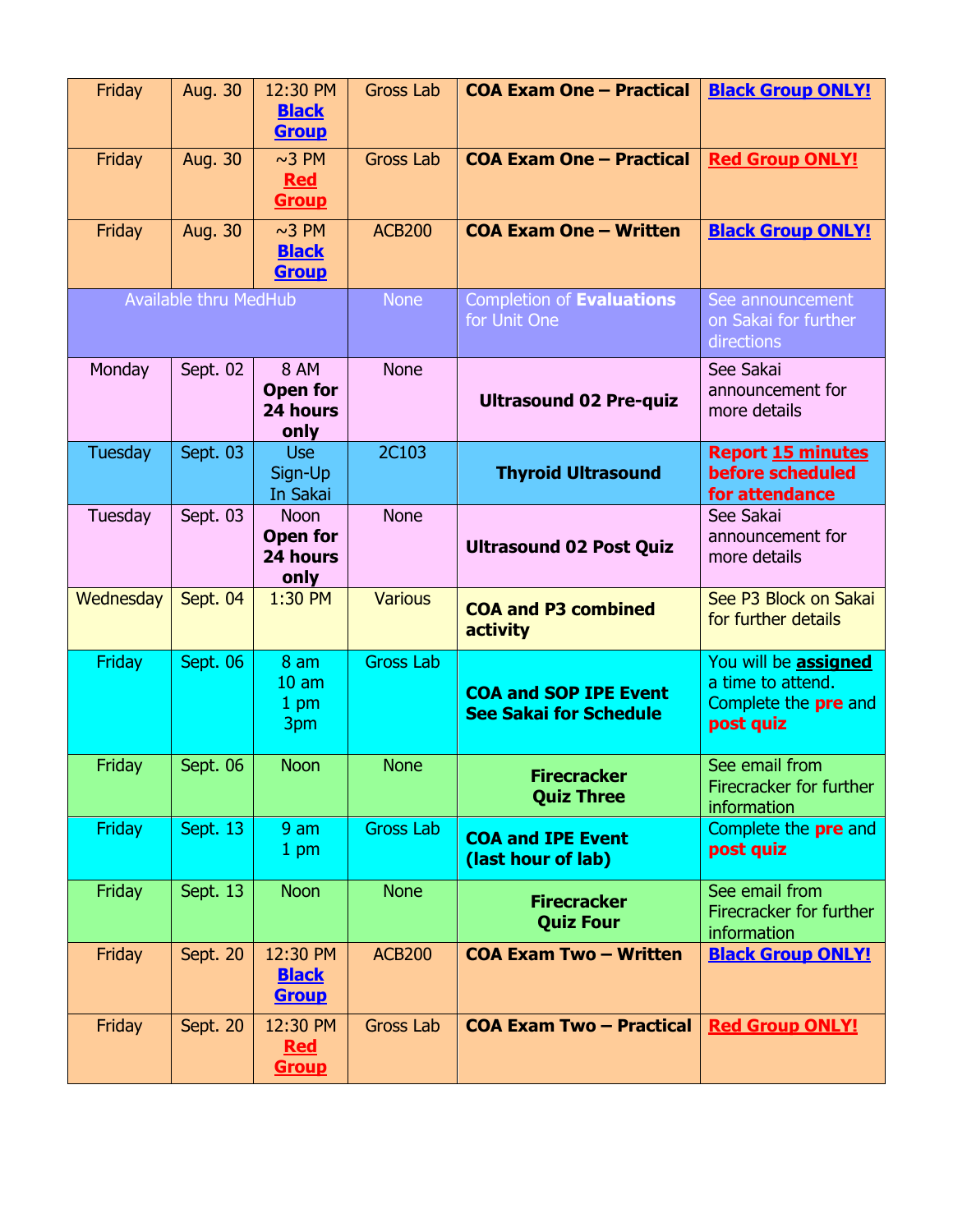| Friday                       | Sept. 20 | $~10$ PM<br><b>Black</b><br><b>Group</b>           | <b>Gross Lab</b>                          | <b>COA Exam Two - Practical</b>                                                                                                              | <b>Black Group ONLY!</b>                                                                                                            |
|------------------------------|----------|----------------------------------------------------|-------------------------------------------|----------------------------------------------------------------------------------------------------------------------------------------------|-------------------------------------------------------------------------------------------------------------------------------------|
| Friday                       | Sept. 20 | $~\sim$ 3 PM<br><b>Red</b><br><b>Group</b>         | <b>ACB200</b>                             | <b>COA Exam Two-Written</b>                                                                                                                  | <b>Red Group ONLY!</b>                                                                                                              |
| <b>Available thru MedHub</b> |          |                                                    | <b>None</b>                               | Completion of Evaluations<br>for Unit Two                                                                                                    | See announcement<br>on Sakai for further<br>directions                                                                              |
| Wednesday                    | Sept. 25 | <b>8 AM</b><br><b>Open for</b><br>24 hours<br>only | <b>None</b>                               | <b>Ultrasound 03 Pre-quiz</b>                                                                                                                | See Sakai<br>announcement for<br>more details                                                                                       |
| Thursday                     | Sept. 26 | <b>See</b><br><b>Schedule</b>                      | <b>Gross Lab</b><br>and SimLife<br>Center | <b>Liver Ultrasound</b><br>Report to Gross Lab as usual<br>for attendance and proceed<br>to SimLife Ctr with your tank<br>when told to do so | <b>White coat and</b><br><b>Red name tag</b><br>required. Clinical<br>attire (scrubs ok<br>$w$ /white coat – no<br>jeans or shorts) |
| Thursday                     | Sept. 26 | 5 PM<br><b>Open for</b><br>24 hours<br>only        | <b>None</b>                               | <b>Ultrasound 03 Post Quiz</b>                                                                                                               | See Sakai<br>announcement for<br>more details                                                                                       |
| Friday                       | Sept. 27 | <b>Noon</b>                                        | <b>None</b>                               | <b>Firecracker</b><br><b>Quiz Five</b>                                                                                                       | See email from<br>Firecracker for further<br>information                                                                            |
| Friday                       | Oct. 04  | <b>Noon</b>                                        | <b>None</b>                               | <b>Firecracker</b><br><b>Quiz Six</b>                                                                                                        | See email from<br>Firecracker for further<br>information                                                                            |
| Wednesday                    | Oct. 09  | 5 PM                                               | <b>None</b>                               | <b>Firecracker</b><br><b>Quiz Seven</b>                                                                                                      | See email from<br>Firecracker for further<br>information                                                                            |
| Monday                       | Oct. 14  | 12:30 PM<br><b>Red</b><br><u>Group</u>             | <b>ACB200</b>                             | <b>COA Exam Three -</b><br><b>Written</b>                                                                                                    | <b>Red Group ONLY!</b>                                                                                                              |
| Monday                       | Oct. 14  | 12:30 PM<br><b>Black</b><br><b>Group</b>           | <b>Gross Lab</b>                          | <b>COA Exam Three -</b><br><b>Practical</b>                                                                                                  | <b>Black Group ONLY!</b>                                                                                                            |
| Monday                       | Oct. 14  | $~10$ PM<br><b>Red</b><br><u>Group</u>             | <b>Gross Lab</b>                          | <b>COA Exam Three -</b><br><b>Practical</b>                                                                                                  | <b>Red Group ONLY!</b>                                                                                                              |
| Monday                       | Oct. 14  | $~\sim$ 3 PM<br><b>Black</b><br><b>Group</b>       | <b>ACB200</b>                             | $COA$ Exam Three $-$<br><b>Written</b>                                                                                                       | <b>Black Group ONLY!</b>                                                                                                            |
| <b>Available thru MedHub</b> |          |                                                    | <b>None</b>                               | Completion of Evaluations<br>for Unit Three                                                                                                  | See announcement<br>on Sakai for further<br>directions                                                                              |